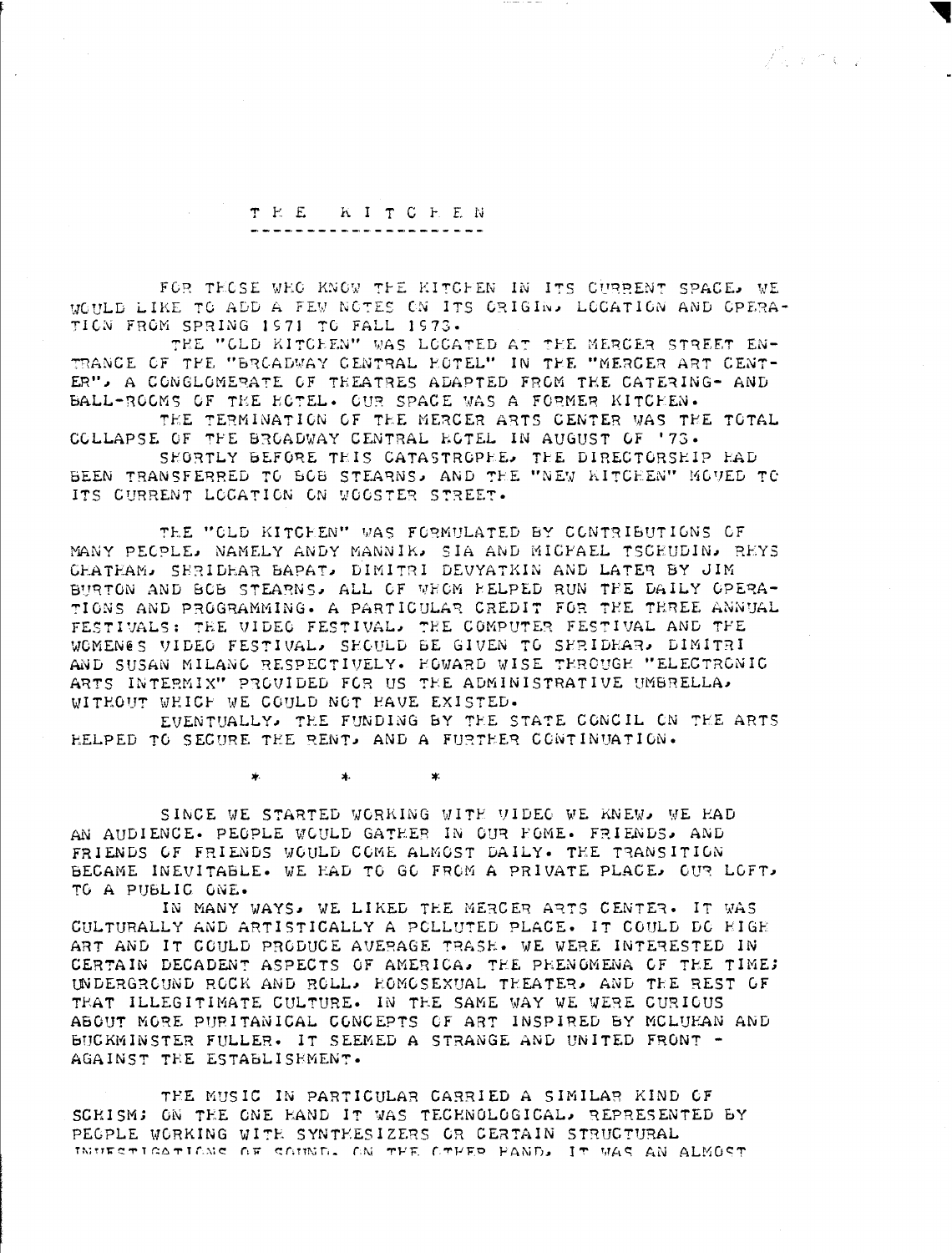--- , --- 1 - --- . - - - -THEATRICAL REJECTION OF ESTABLISHED MUSICAL PERFORMING CON-VENTIONS. IT WAS DIFFICULT TO SEPARATE THESE TENDENCIES WITHIN NEW MUSIC-

OUR PERSONAL INTEREST WAS IN PERFORMING VIDEO. VERY SOON WE UNDERSTOOD THE GENERIC RELATIONSHIP OF VIDEO TO OTHER ELECTRONIC ARTS, AND THIS REALIZATION BECAME OUR GUIDING POLICY-

TO US IT WAS DIFFICULT TO BECOME ESTABLISEMENT. WE DID NOT WANT TO ADMINISTER, OR HAVE AN OFFICE, OR EVEN A PHONE. THERE WAS A PAY PHONE BY THE DOOR. OUR IDEA OF PROGRAMMING WAS NOT TO SELECT OR CURATE, BUT TO MEDIATE AND ACCOMMODATE. NO ONE WAS TURNED DOWN AND NO ONE WAS SERVED EITHER, SINCE THERE WAS NO STAFF. PEOPLE AROUND WERE CREATIVE ARTISTS, COLLEAGUES. TEE PERFORMERS WOULD BRING THEIR OWN CREW, THEIR OWN EQUIPMENT AND THEIR OWN AUDIENCE. AT THE END OF THE EVENING THE AUDIENCE WOULD HELP STACK CFAIRSo AND SWEEP TEE FLOOR- SOME ARTISTS IN-SISTED ON SHOWING FOR FREE, BUT IF THERE WAS A DONATION, THE ARTIST FAD A CHOICE TO COLLECT IT. SPLIT IT OR LEAVE IT TO US. ALMOST EVERYBODY LET US KEEP THE BOX, WHICH PAID FOR THE MONTH-LY CALENDAR AND PETTY CASH.

IT WAS THIS LOOSE ADMINISTRATIVE ARRANGEMENT THAT LET PEOPLE PARTICIPATE SPIRITUALLY IN THE DIRECTORSHIP. SO, IF THERE WAS ANY VIRTUE IN OUR ARRANGEMENT, IT WAS THE PARTICIPA-TION . ONCE A PLACE IS WELL-ADMINISTERED IT BECOMES A VICTIM OF ITS OWN WELL-WORKING. IT INCLUDES OR EXCLUDES. SEEKS ITS EIER-ARCRY OF QUALITIES AND EVENTUALLY BECOMES AN ESTABLISHED IDEA. NOT ALWAYS ABLE TO PERMUTATE WITH THE NEEDS OF TIME. THERE IS A SELF-PRESERVING INSTINCT WITHIN EVERY CREATIVE PERSON; PREFER-PING THE SENSE OF CREATIVE FREEDOM TO BEING BOUND TO A SUCCESS-FUL MODEL. EVERY INSTINCT WITHIN THE DAILY OPERATION IS SUPERB-LY IMPORTANT. THE KITCHEN WAS ONLY AS SUCCESSFUL AS THE ARTIST OF THAT PARTICULAR DAY. IT WAS REBORN EVERY 24 EGURS. OF COURSE THERE WERE CATASTROPHES. ONLY AN ENVIRONMENT CREATIVELY SECURE CAN AFFORD THEM. WE WOULD NOT HAVE HAD A TELEPATHIC CONCERT FROM BOSTON, IF THE EVENT WAS BEING ADVERTISED MCNTFS IN AD-VANCE, AND THE ARTIST GETTING A FEE.

TEE IMPULSE TO CREATE A CONCEPT SUCH AS THE KITCHEN WAS, SECULD NOT BE PERCEIVED AS AN ADMINISTRATIVE FUNDRAISING INITIATIVE. LOCKING BACK, WE LIVED IN A UNIQUE SITUATION WEEN AN ALTERNATE CULTURAL MODEL HAD CULMINATED INTO AN ABILITY TO PERFORM ITS CONTENT - WEATEVER THAT MEANT. SUDDENLY IT WAS READY AND EAGER TO EXPRESS ITSELF. WE WENT INTO THIS VENTURE WITE A SIMPLE AND INNOGENT BELIEF THAT THIS ACTIVITY, SO RELE-VANT TO US, ALSO WAS OF INTEREST TO OTHERS. AS TWO NEWCOMERS, WE WERE LUCKY TO GBSERVE AND PARTICIPATE SC INTENSELY IN THE BIZZARRE CULTURE OF THAT TIME.

T E U A S U L K A S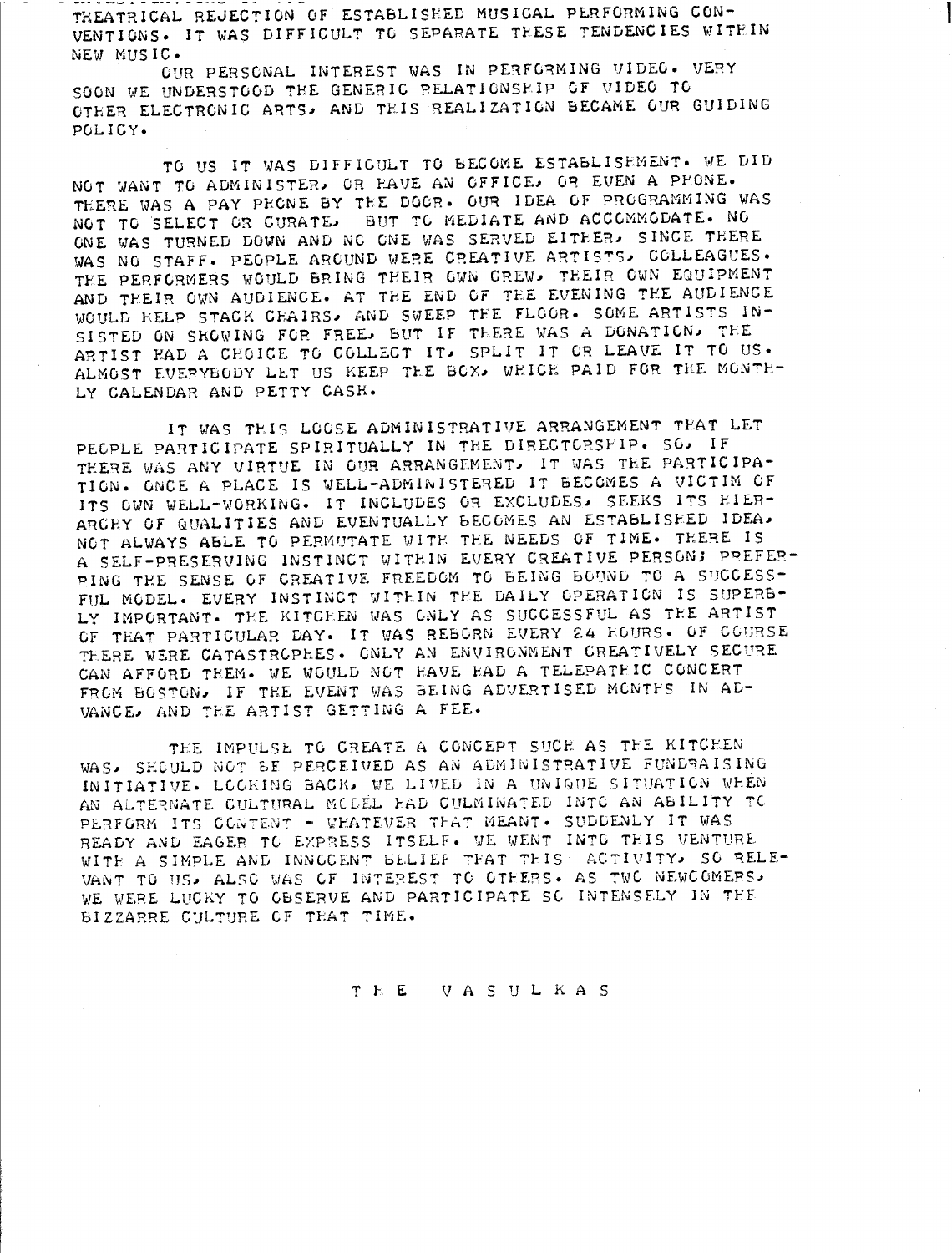

SCHISM AS I DESCRIBED IN MY PERSONAL UNDERSTANDING OF THAT PERIOD OF ART. ON THE ONE PAND IT WAS TECHNOLOGICAL REPRESENTED BY PEGPLE WORKING EITHER WITH SYNTHESIZED SOUND, PURE ANALYSIS OF SCUNDS, LIKE LAMONTE YOUNG. OR CERTAIN STRUCTURAL INVESTIGATION OF SOUND. ON THE OTHER HAND. IT WAS THE ALMOST THEATRICAL REJECTION OF ESTABLISHED MUSICAL PERFORMING CONVENTIONS. IT WAS IN A WAY AN EXTENSION OF THE EUROPEAN AVANT-GARDE OR FLUXUS TEAT EVENTUALLY MANIFESTED IN TEIS PECULIAR FORM. IT WAS HARD TO SEPARATE THESE TWO TENDENCIES WITHIN NEW MUSIC. WE PREGERRED ELECTRONIC IMAGE OR SOUND MAKING, AND THAT WAS GUR PRIMARY INTEREST, BUT WE COULD TOLERATE GREAT IMPURITIES AND LOCK AT THEM AS THE CULTURE OF THE TIME. AN ALTERNATE CULTURE . CRYSTALIZED AND STRONG. IT DID NOT MAKE SENSE TO DISCRIMINATE EACH OF TEESE GROUPS GOT TO REGARD THE KITCHEN AS THEIR. I WAS SURPRISED ONCE TO HEAR SOME MUSICIANS REFER TO THE KITCHEN AS "THEIR", I TECUGHT IT WAS MINE! SO ALTEGUGE TEERE WAS A LOT OF INTER-ACTIONS BETWEEN SOME DISCIPLINES. THERE WAS ALSO SOMETIMES A TOTAL MUTUAL UNAVARENESS, BETWEEN SAY MUSIC AND VIDEO. EVENTUALLY, WE FOUND THE KIND OF VIDEO, WE WERE INTE-RESTED IN QUITE NEGLECTED, WE WERE CURICUS ABOUT THE WORKS OF OUR COLLEAGUES. SO WE CRGANISED A MONTH LONG FESTIVAL IN JUNE 1972 AND AGAIN IN '73. THERE FAD BEEN SIMILAR TYPE OPEN FESTIVALS VA YEAR EARLIER. ONE ORGANISED BY VIDEO FREE AMERICA IN SAN FRANCISCO, THE OTHER BY VIDEO EXCHANGE AT WESTBETH. NEW YORK LETHE ONLY CURATORIAL FESTIVAL YET, OCCURRED ALSO IN '71 AT WHITNEY. ALTEGUGE CUR FESTIVALS WERE OPEN. THERE WAS A CURIOUS LACK OF WOMEN PARTICIPANTS, OTHER WISE SO NUMEROUS AND ACTIVE IN VIDEO RIGHT FROM THE BEGINNING. I ASKED SUSAN MILANG TO ORGANIZE "THE WOMEN VIDEO FESTIVAL" WHICH LATER WAS MOVED TO THE WOMAN INTERART CENTER. THE THIRD TYPE OF ANNUAL FESTIVAL WAS THE COMPUTER FESTIVAL INITIATED BY DIMITRI DEUYATKIN.

I THINK MUSIC IN PARTICULAR CARRIED THE SAME KIND OF

TO ME IT WAS IMPORTANT NOT TO BECOME AN ESTABLISHMENT. I DID NOT WANT TO ADMINISTER. OR HAVE AN OFFICE. OR EVEN A PHONE. THERE WAS A PAY PHONE BY THE DOOR. GUR IDEA OF PROGRAMMING WAS NOT TO SELECT OR CURATE BUT TO MEDIATE AND ACCOMODATE. NOBODY WAS TURNED DOWN AND NOBODY WAS SERVICED EITHER. SINCE THERE WAS NO STAFF. EVERYBODY ARCUND WAS A CREATIVE ARTIST. A COLLEAGUE. THE PERFORMERS WOULD BRING THEIR OWN CREW. SOME OF THEIR OWN EQUIPMENT, MAKE THEIR OWN POSTERS AND PUBLICITY-BRING IN THEIR GWN AUDIENCE. AT THE END OF THE EVENING THE AUDIENCE WOULD HELP STACK THE CHAIRS. AND SWEEP THE FLOCR.MONEY WE DID NOT HAVE TO ADMINISTER, SINCE THERE WERE NON. LOT OF ARTISTS WANTED TO SHOW FOR FREE. BUT IF THERE WAS A DONATION